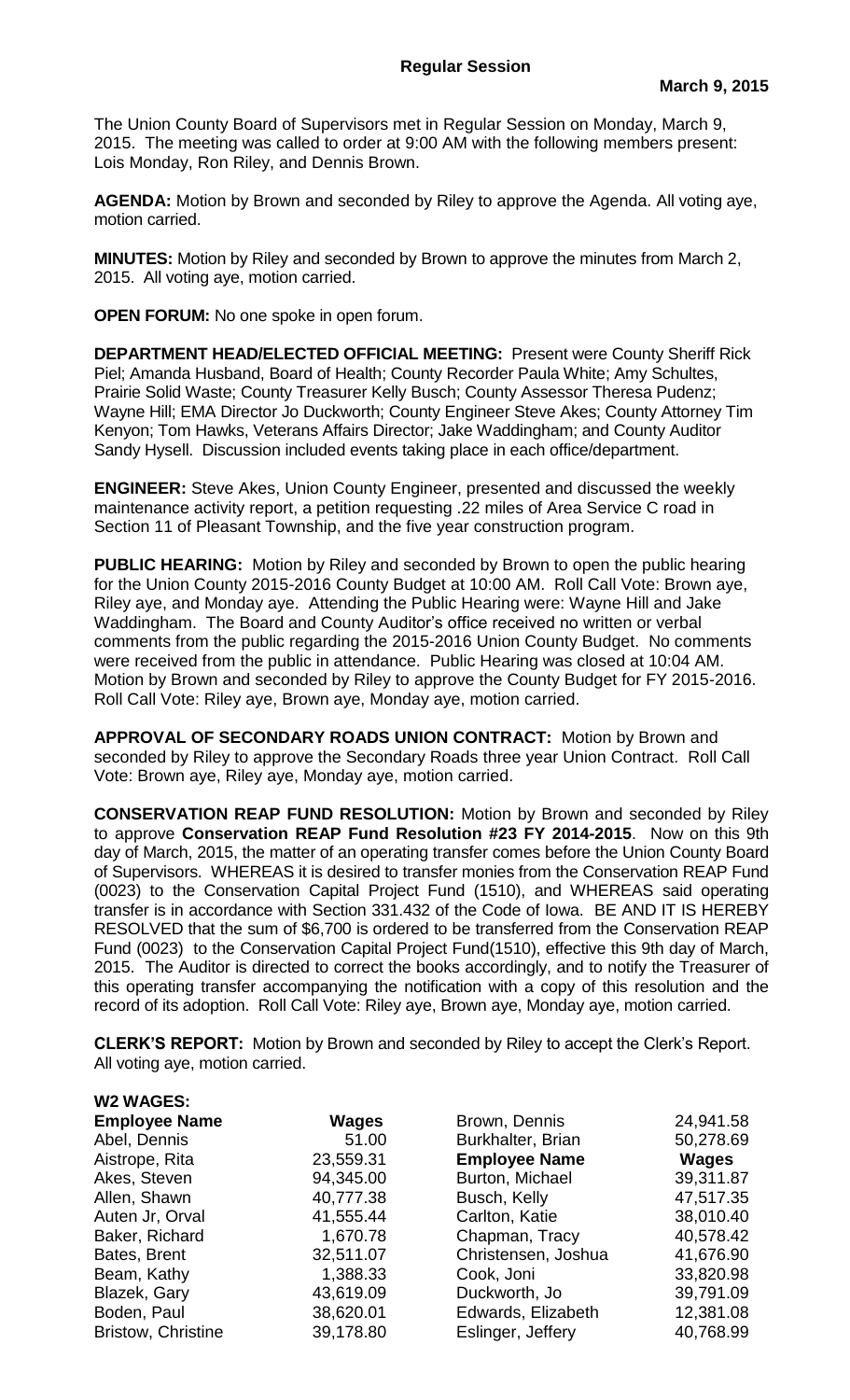| Girard, Zachary      | 1,908.00     | Parkins, John        | 600.00       |
|----------------------|--------------|----------------------|--------------|
| Graham, Stacey       | 37,538.71    | Parmenter, Shawn     | 26,929.75    |
| Hadley, Linda        | 6,178.00     | <b>Employee Name</b> | <b>Wages</b> |
| Haner, Steven        | 49,801.09    | Peterson, Ashli      | 33,737.33    |
| <b>Employee Name</b> | <b>Wages</b> | Piel, Rick           | 62,003.37    |
| Hawks, Thomas        | 3,588.00     | Proffitt, Douglas    | 40,594.30    |
| Hayes, Jason         | 41,177.42    | Pudenz, Theresa      | 38,013.85    |
| Hepp, Robert         | 41,759.50    | Ramaeker, Rick       | 8,337.00     |
| Hilger, Michael      | 37,434.64    | Ray, Donna           | 1,435.49     |
| Husband, Amanda      | 26,004.40    | Ray, Geraldine       | 12,473.19    |
| Hysell, Albert       | 40,888.37    | Reha, Blaize         | 2,196.00     |
| Hysell, Sandy        | 47,517.35    | Riley, Ronald        | 24,941.58    |
| Jensen, Ellen        | 35,638.11    | Rivera, Amber        | 710.00       |
| Jones, Doug          | 47,517.35    | Rollings, Michael    | 41,216.97    |
| Jungst, Robert       | 600.00       | Ross, Richard        | 700.00       |
| Kenyon, Timothy      | 82,161.46    | Scadden, Kevin       | 4,221.48     |
| King, Jeff           | 22,931.59    | Schultes, Amelia     | 36,884.49    |
| Latham, Larry        | 70,796.18    | Schultz, Scott       | 42,342.16    |
| Loudon, Korina       | 700.00       | Seales, Kyle         | 4,095.00     |
| Luther, Cory         | 50,406.25    | Seddon, Dennis       | 40,979.01    |
| Mahan, Brenda        | 10,646.16    | Shiltz, Dorie        | 49,041.21    |
| Maitlen, Steven      | 55,927.82    | Siddens, Teri        | 38,013.85    |
| Marquart, Robert     | 44,017.68    | Smith, Patrick       | 42,906.79    |
| Mayhew, Joseph       | 37,434.64    | Smith, Vickie        | 40,093.89    |
| McIntire, Roger      | 41,022.93    | Starlin, Richard     | 40,104.14    |
| McNeill, Daniel      | 54,809.59    | Steele, Tandy        | 38,013.85    |
| McCracken, Pamela    | 24,538.95    | Stream, Richard      | 1,196.00     |
| McNichols, Gary      | 40,437.03    | Swanson, Lisa        | 4,279.53     |
| McVay, John          | 41,326.89    | Tucker, Roger        | 43,327.38    |
| Miller, Eleanor      | 11,148.22    | VanWyhe, Korey       | 26,706.49    |
| Miller, Paul         | 600.00       | Vicker, Clint        | 40,358.09    |
| Moffitt, Sharon      | 600.00       | Walker, Kendra       | 34,031.39    |
| Monday, Lois         | 24,941.58    | Ward, Michael        | 27,288.70    |
| Morey, Taner         | 9,789.00     | Wheeler, Jennifer    | 38,013.85    |
| Morris, Mitchell     | 40,880.55    | White, Pauletta      | 47,517.35    |
| Murdock, Larry       | 42,477.15    | Witt, Erik           | 1,487.50     |
| Nosekabel, Emily     | 7,623.00     | Woods, Chad          | 51,690.46    |
| Nosekabel, Lori      | 32,028.55    | Zimmerman, Hillary   | 9,153.00     |
| Nucaro, Whitney      | 9,285.71     |                      |              |
| O'Daniels, Gary      | 14,451.61    | <b>Total Wages:</b>  | 2,950,521.48 |

**CLAIMS:** Motion by Riley and seconded by Brown to pay claims 123312-123421. All voting aye, motion carried.

| 0001 GENERAL BASIC FUND               |          | <b>GREATER REGIONAL MEDICAL CNTR</b>    | 8,477.09  |
|---------------------------------------|----------|-----------------------------------------|-----------|
| ABEL                                  | 92.00    | <b>HASLER</b>                           | 60.67     |
| <b>ABILDTRUP</b>                      | 40.00    | UNION COUNTY SHERIFF                    | 18.00     |
| <b>ACCESS SYSTEMS</b>                 |          | 1,431.09 0011 RURAL SERVICES BASIC TTL: | 8,608.81  |
| ACCESS SYSTEMS LEASING                | 330.16   |                                         |           |
| <b>ACS GOVERNMENT</b>                 | 1,100.00 | 0020 SECONDARY ROAD FUND                |           |
| AFTON STAR ENTERPRISE                 | 696.14   | <b>AGRILAND FS INC</b>                  | 15,404.21 |
| AKIN BUILDING CENTER                  | 102.34   | <b>AGRIVISION</b>                       | 4,952.60  |
| <b>ALLIANT ENERGY</b>                 |          | 2,551.71 ALLIANT ENERGY                 | 2,633.57  |
| ARAMARK                               | 12.17    | ARNOLD MOTOR SUPPLY                     | 81.95     |
| <b>BM SALES</b>                       | 294.00   | <b>BANKERS LEASING CO</b>               | 144.57    |
| <b>BOOTH</b>                          | 20.00    | CALHOUN-BURNS & ASSOC INC               | 5,465.20  |
| <b>BROWN</b>                          | 40.00    | <b>CRESTON FARM &amp; HOME</b>          | 153.69    |
| <b>BUSCH</b>                          | 24.15    | <b>FRANKS SERVICE</b>                   | 1,450.80  |
| <b>CENTURY LINK</b>                   | 73.34    | <b>GATR TRUCK CENTER</b>                | 824.31    |
| <b>CHEERS</b>                         | 40.00    | <b>GREEN VALLEY PEST CONTROL</b>        | 58.60     |
| <b>CITY OF AFTON</b>                  | 258.52   | <b>HASLER</b>                           | 60.68     |
| <b>COURTNEY</b>                       | 92.00    | <b>INNOVATIVE INDUSTRIES</b>            | 262.00    |
| <b>CRESTON FARM &amp; HOME SUPPLY</b> | 11.52    | <b>IOWA STATE UNIVERSITY</b>            | 90.00     |
| <b>CRESTON MUNICIPAL UTILITIES</b>    | 15.88    | <b>MURDOCK</b>                          | 54.69     |
| <b>CRESTON PUBLISHING CO</b>          | 621.31   | <b>NAPA</b>                             | 5,943.61  |
| <b>CULLIGAN</b>                       | 17.25    | OFFICE MACHINES COMPANY INC             | 151.76    |
| <b>DUDNEY</b>                         | 193.20   | O'HALLORAN INTERNATIONAL INC            | 542.51    |
| <b>FARMERS ELECTRIC COOP</b>          |          | 2,267.19 POKORNY BP & AUTOMOTIVE        | 21.54     |